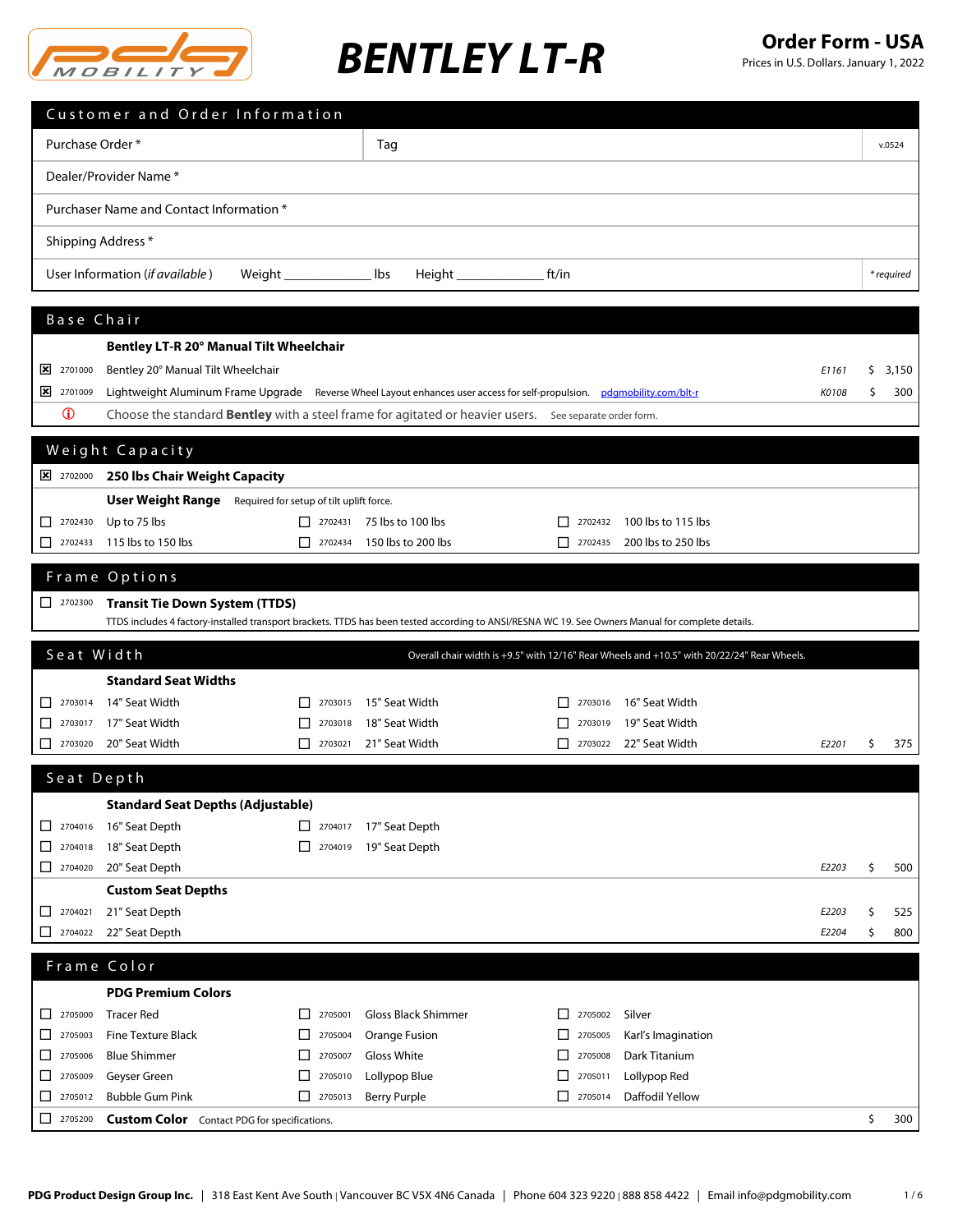

| Armrests                                                                    |                                                                                                                                                          |       |           |
|-----------------------------------------------------------------------------|----------------------------------------------------------------------------------------------------------------------------------------------------------|-------|-----------|
| $2706000$                                                                   | <b>No Armrests</b>                                                                                                                                       |       |           |
|                                                                             | <b>Height Adjustable Armrests (Single Post)</b>                                                                                                          | E0973 | \$<br>295 |
| 2706111<br>$\mathsf{L}$                                                     | $8" - 11"$<br>$\Box$ 2706114 10"-14"                                                                                                                     |       |           |
| $\boxed{\phantom{0}}$ 2706100                                               | Fixed Height Armrests (12") Full Length Armpad only.                                                                                                     |       |           |
|                                                                             | <b>Armrest Height</b> If provided, Armrests will be set to this height by PDG. If left blank, the default setting will be used.                          |       |           |
|                                                                             | Seat Pan to top of Armrest:<br>><br>Does not include height of Armpad                                                                                    |       |           |
|                                                                             | <b>Armrest Position</b> Indicate preference for Armrest position. If left blank, the default setting will be used.                                       |       |           |
|                                                                             | In the interest of maintaining chair stabily and avoiding interferance with other chair functions, PDG may not be able to accommodate stated preference. |       |           |
| 2706401                                                                     | $\Box$ 2706402 Mid<br>$2706403$ Front<br>Rear                                                                                                            |       |           |
| Armpads                                                                     |                                                                                                                                                          |       |           |
|                                                                             | <b>Regular Armpads</b>                                                                                                                                   |       |           |
| $\begin{array}{ c c c c c } \hline \quad 2707100 \end{array}$               | Desk Length - 2" x 10"<br>Full Length - 2" x 14"<br>$\begin{array}{ c c c c c } \hline \quad & 2707101 \end{array}$                                      |       |           |
|                                                                             | <b>Waterfall Armpads</b>                                                                                                                                 |       | \$<br>115 |
| $\begin{array}{ c c c c c c } \hline \quad & 2707105 \\ \hline \end{array}$ | Desk Length - 2" x 10"<br>$\Box$ 2707106 Full Length - 2" x 14"                                                                                          |       |           |
|                                                                             | <b>Wide Armpads</b> May interfere with wheels in some tilt configurations.                                                                               |       | \$<br>200 |
| $\Box$ 2707110                                                              | □ 2707111 Full Length - 3" x 12"<br>Desk Length - 3" x 10"                                                                                               |       |           |
|                                                                             | Gel Armpads May interfere with wheels in some tilt configurations.                                                                                       |       | \$<br>135 |
| $\begin{array}{ c c c c c } \hline \quad 2707120 \end{array}$               | Full Length - 2" x 12"<br>2707121 Full Length - 3.5" x 12"                                                                                               |       |           |
|                                                                             | <b>Contour Arm Trough with Hand Pad</b> May interfere with wheels in some tilt configurations.                                                           | E2209 | \$<br>125 |
| $\Box$ 2707130                                                              | Right (4.5" x 18")<br>□ 2707131 Left (4.5" x 18")                                                                                                        |       |           |
|                                                                             | Armrest Options                                                                                                                                          |       |           |
|                                                                             | □ 2707210 <b>Armrest Wideners</b> Move Armrests outward by 1" on each side. Do not increase seat size.                                                   |       | \$<br>195 |
| $\Box$ 2707310                                                              | Clothing Guards Available for 10"-14" Height range only.                                                                                                 |       | \$<br>110 |
|                                                                             |                                                                                                                                                          |       |           |
| Seat Pan                                                                    |                                                                                                                                                          |       |           |
| $\begin{array}{ c c }\n\hline\n2708000\n\end{array}$                        | <b>No Seat Pan</b>                                                                                                                                       |       |           |
| П<br>2708001                                                                | <b>Solid Aluminum Seat Pan</b>                                                                                                                           | E2231 | \$<br>135 |
|                                                                             | Seat Height                                                                                                                                              |       |           |
| Don't                                                                       | Select desired Seat-to-Floor Height STF Height is adjustable within the range of the chosen Subframe Plate (Low/High).                                   |       |           |
| ⋗<br>forget                                                                 |                                                                                                                                                          |       |           |
|                                                                             | High<br>Low<br>$16"$<br>$12"$<br>13"<br>$14"$<br>$15"$<br>16"<br><b>RW</b><br>14"<br>$17"$<br>$18"$<br>19"<br><b>RW</b><br>15"                           |       |           |
|                                                                             | Casters<br>20"<br>20"<br>$\Box$<br>$\Box$<br>$\Box$<br>$\Box$<br>$\Box$<br>$\Box$<br>$\Box$                                                              |       |           |
|                                                                             | قً<br>22"<br>22"<br>$\Box$<br>$\Box$<br>$\Box$<br>$\Box$<br>$\Box$<br>$\Box$<br>$\Box$                                                                   |       |           |
|                                                                             | 24"<br>$\Box$<br>$\Box$<br>24"<br>$\Box$<br>$\Box$<br>$\Box$<br>$\Box$<br>$\Box$                                                                         |       |           |
|                                                                             | Casters<br>Low<br>High                                                                                                                                   |       |           |
|                                                                             | $15"$<br>14"<br>$15"$<br>$16"$<br>$17"$<br>18"<br>19"<br>12"<br>13"<br>14"<br>16"<br><b>RW</b><br><b>RW</b><br>్∞                                        |       |           |
|                                                                             | 24"<br>24"<br>$\Box$<br>$\Box$<br>$\Box$<br>$\Box$<br>□<br>$\Box$<br>$\Box$                                                                              |       |           |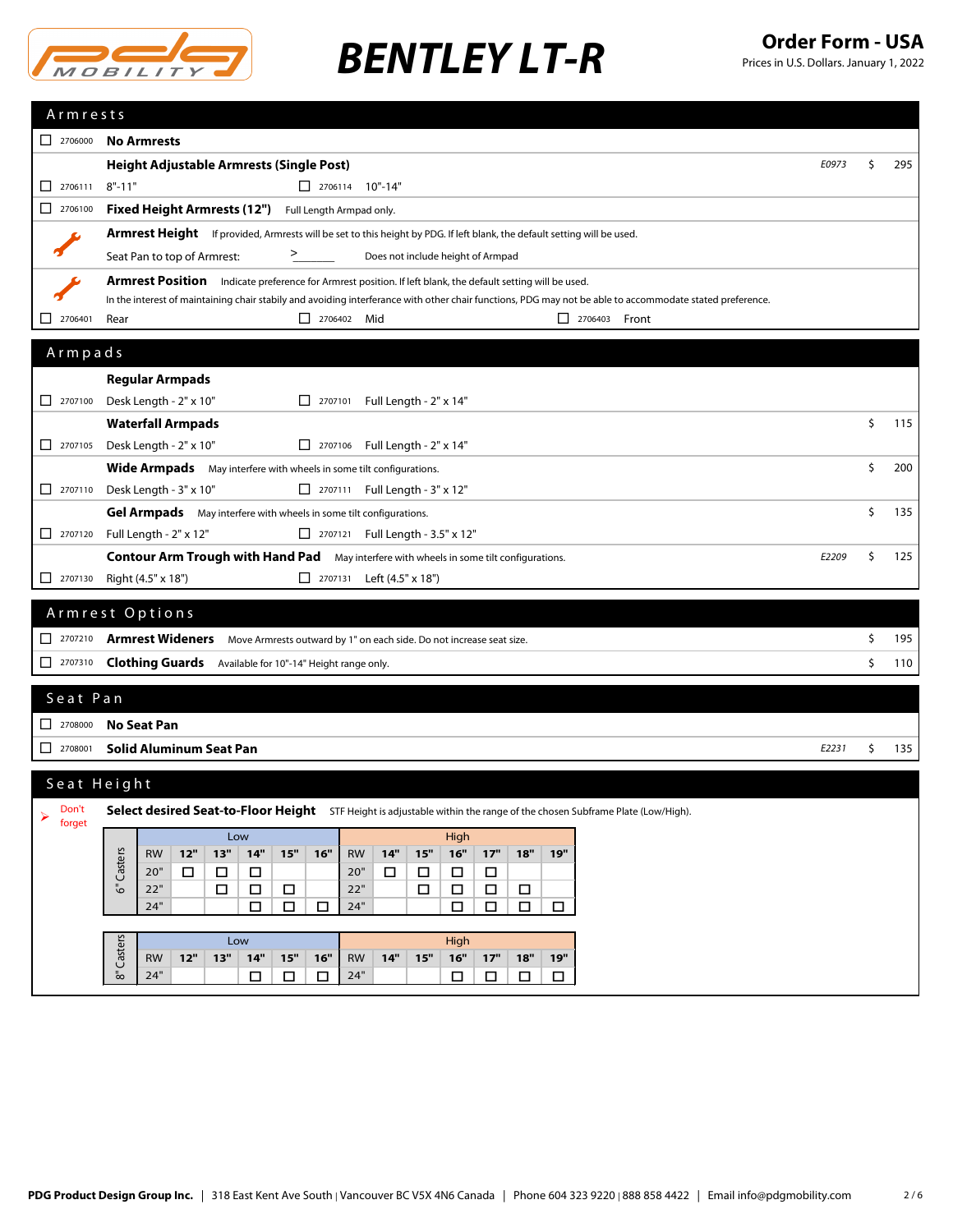

| Casters                                                                     |                                                                                                                                                                                                                                                           |          |            |
|-----------------------------------------------------------------------------|-----------------------------------------------------------------------------------------------------------------------------------------------------------------------------------------------------------------------------------------------------------|----------|------------|
|                                                                             |                                                                                                                                                                                                                                                           |          |            |
| $\boxed{\phantom{000}}$ 2711061                                             | <b>Urethane Casters</b> 8" Casters are compatible only with 16" and 24" Large Wheels.<br>6" x 1.25" Caster size                                                                                                                                           |          |            |
| $\boxed{\phantom{0}}$ 2711063                                               | □ 2711081 8" x 1.25" Caster size<br>6" x 1.50" Caster size                                                                                                                                                                                                | \$       | 85         |
| $\boxed{\phantom{000}}$ 2711084                                             | 8" x 2.00" Caster size                                                                                                                                                                                                                                    | \$       | 135        |
|                                                                             | <b>Pneumatic Casters</b>                                                                                                                                                                                                                                  |          |            |
|                                                                             | 8" Casters are compatible only with 16" and 24" Large Wheels.                                                                                                                                                                                             |          |            |
| $\Box$<br>2711161<br>$\Box$ 2711181                                         | 6" x 1.25" Caster size<br>E2214 & E2215<br>8" x 1.25" Caster size                                                                                                                                                                                         | \$       | 110        |
| $\boxed{\phantom{000}}$ 2711184                                             | E2214 & E2215<br>8" x 2.00" Caster size<br>E2214 & E2215                                                                                                                                                                                                  | \$<br>\$ | 120<br>150 |
| □<br>2711260                                                                | Frog Legs 6" x 1.50" Aluminum Soft-Roll Casters                                                                                                                                                                                                           | \$       | 275        |
|                                                                             |                                                                                                                                                                                                                                                           |          |            |
| 2711400                                                                     | Frog Legs Suspenison Forks Requires 6" Soft-Roll Caster.<br>E1015                                                                                                                                                                                         | \$       | 595        |
|                                                                             | Large Wheels                                                                                                                                                                                                                                              |          |            |
|                                                                             | <b>Composite Wheels</b>                                                                                                                                                                                                                                   |          |            |
| $\Box$ 2712020                                                              | 20" Wheel size<br>$\Box$ 2712022 22" Wheel size<br>24" Wheel size<br>$\sqrt{2712024}$                                                                                                                                                                     |          |            |
|                                                                             | <b>Spoke Wheels</b>                                                                                                                                                                                                                                       | \$       | 75         |
|                                                                             | 20" Wheel size<br>$\Box$ 2712122 22" Wheel size<br>$\Box$ 2712124 24" Wheel size                                                                                                                                                                          |          |            |
|                                                                             | <b>Large Wheel Position</b>                                                                                                                                                                                                                               |          |            |
|                                                                             | Indicate Large Wheel positioning preference. If left blank, the default setting will be used.<br>In the interest of maintaining chair stabily and avoiding interferance with other chair functions, PDG may not be able to accommodate stated preference. |          |            |
| 2712401<br>ΙI                                                               | 2712402 Mid<br>$\Box$ 2712403 Front<br>Rear                                                                                                                                                                                                               |          |            |
|                                                                             |                                                                                                                                                                                                                                                           |          |            |
| Axle Type                                                                   |                                                                                                                                                                                                                                                           |          |            |
| $\begin{array}{ c c c c c } \hline \quad 2713000 \end{array}$               | <b>Quick Release Axles</b>                                                                                                                                                                                                                                |          |            |
| $\Box$ 2713010                                                              | <b>Fixed Axles</b>                                                                                                                                                                                                                                        |          |            |
|                                                                             |                                                                                                                                                                                                                                                           |          |            |
| Large Tires                                                                 |                                                                                                                                                                                                                                                           |          |            |
| $\begin{array}{ c c c c c } \hline \quad 2714000 \end{array}$               | <b>Urethane Tires</b>                                                                                                                                                                                                                                     |          |            |
| $\begin{array}{ c c c c c c } \hline \quad & 2714010 \\ \hline \end{array}$ | <b>Pneumatic Tires</b><br>E2211 & E2212<br>May result in a finished Seat Height 1/2" greater than stated.                                                                                                                                                 | \$       | 60         |
| $\Box$ 2714020                                                              | Pneumatic Tires with Flat-Free Inserts May result in a finished Seat Height 1/2" greater than stated. Not available with Spoke Wheels.<br>E2211 & E2213                                                                                                   | \$       | 95         |
|                                                                             |                                                                                                                                                                                                                                                           |          |            |
| Handrims                                                                    |                                                                                                                                                                                                                                                           |          |            |
| $\begin{array}{ c c c c c } \hline \quad & 2715000 \end{array}$             | No Handrims                                                                                                                                                                                                                                               |          |            |
| □<br>2715010                                                                | <b>Standard Aluminum Handrims</b>                                                                                                                                                                                                                         |          |            |
| ப<br>2715020                                                                | <b>Plastic Coated Handrims</b>                                                                                                                                                                                                                            | \$       | 150        |
|                                                                             | Wheel Locks & Brakes                                                                                                                                                                                                                                      |          |            |
|                                                                             |                                                                                                                                                                                                                                                           |          |            |
|                                                                             | <b>User Wheel Locks</b>                                                                                                                                                                                                                                   |          |            |
| 2716010<br>l I                                                              | Push to Lock<br>$\Box$ 2716020<br>Pull to Lock                                                                                                                                                                                                            |          |            |
|                                                                             | Wheel Lock Options                                                                                                                                                                                                                                        |          |            |
| $\begin{array}{ c c c c c } \hline \quad & 2716100 \end{array}$             | <b>Wheel Lock Extensions</b>                                                                                                                                                                                                                              |          |            |
|                                                                             | E0961                                                                                                                                                                                                                                                     | \$       | 60         |
| ப<br>2716200                                                                | Hill Holders<br>E0974<br>Requires Pneumatic Large Tires with Flat-Free Inserts.                                                                                                                                                                           | \$       | 450        |
|                                                                             | Anti-Tippers                                                                                                                                                                                                                                              |          |            |
|                                                                             |                                                                                                                                                                                                                                                           |          |            |
|                                                                             | <b>E</b> 2717010 <b>Front Anti-Tippers</b><br>E0971<br>Required Safety Option.                                                                                                                                                                            | \$       | 75         |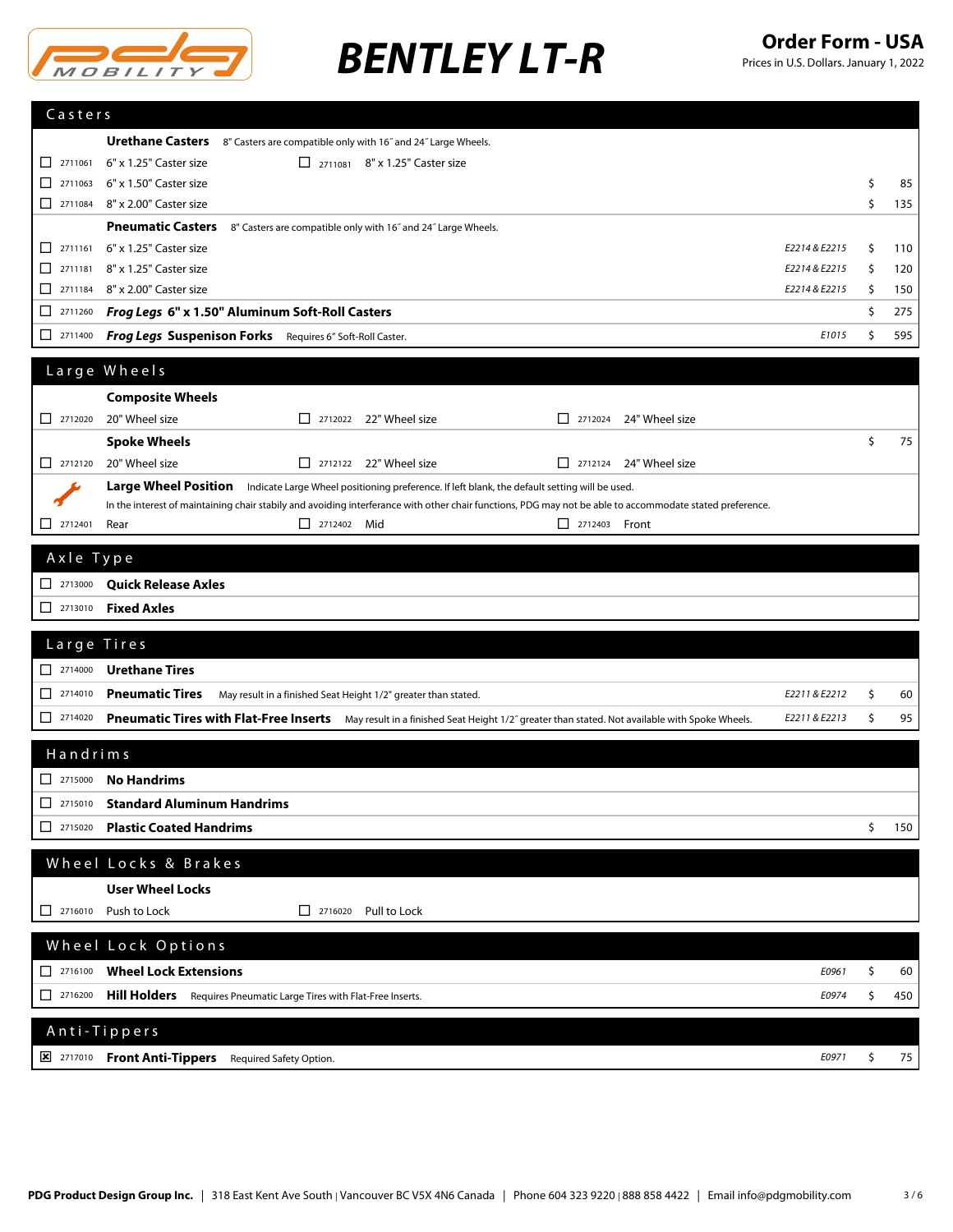

| Back Posts                                           |                                                                                                           |     |     |        |                                                                        |        |                         |     |     |                                                                                                                     |     |                   |     |               |     |        |             |        |        |
|------------------------------------------------------|-----------------------------------------------------------------------------------------------------------|-----|-----|--------|------------------------------------------------------------------------|--------|-------------------------|-----|-----|---------------------------------------------------------------------------------------------------------------------|-----|-------------------|-----|---------------|-----|--------|-------------|--------|--------|
|                                                      | <b>Back Post Style</b>                                                                                    |     |     |        |                                                                        |        |                         |     |     |                                                                                                                     |     |                   |     |               |     |        |             |        |        |
| $\sqrt{2}$ 2718010                                   | Push Bar Back                                                                                             |     |     |        |                                                                        |        |                         |     |     |                                                                                                                     |     |                   |     |               |     |        |             |        |        |
|                                                      | <b>Back Post Height</b>                                                                                   |     |     |        | Measured from the Seat Pan to the Handle.                              |        |                         |     |     |                                                                                                                     |     |                   |     |               |     |        |             |        |        |
| $\Box$ 2718425                                       | Short (22")                                                                                               |     |     |        | $\Box$ 2718431 Tall (25")                                              |        |                         |     |     |                                                                                                                     |     |                   |     |               |     |        |             |        |        |
|                                                      | <b>Seat to Back Angle</b>                                                                                 |     |     |        | Seat Angles above 98° may cuase interference at Seat Depths above 19". |        |                         |     |     |                                                                                                                     |     |                   |     |               |     |        |             |        |        |
| 2719090<br>Π.                                        | Set at 90°                                                                                                |     |     |        | $\Box$ 2719098 Set at 98°                                              |        |                         |     |     | $\Box$ 2719106 Set at 106°                                                                                          |     |                   |     |               |     |        |             |        |        |
| 2719114<br>□                                         | Set at 114°                                                                                               |     |     |        | $\Box$ 2719122 Set at 122°                                             |        |                         |     |     |                                                                                                                     |     |                   |     |               |     |        |             |        |        |
|                                                      |                                                                                                           |     |     |        |                                                                        |        |                         |     |     |                                                                                                                     |     |                   |     |               |     |        |             |        |        |
|                                                      | Back Options                                                                                              |     |     |        |                                                                        |        |                         |     |     |                                                                                                                     |     |                   |     |               |     |        |             |        |        |
|                                                      | Angle/Height Adjustable Push Bar Handle Not compatible with Headrest Mounting Plate.                      |     |     |        |                                                                        |        |                         |     |     |                                                                                                                     |     |                   |     |               |     |        |             | \$     | 150    |
| $\Box$ 2719010                                       | <b>Button on Outside</b>                                                                                  |     |     |        | $\Box$ 2719011                                                         |        | <b>Button on Inside</b> |     |     |                                                                                                                     |     |                   |     |               |     |        |             |        |        |
| п<br>2719210                                         | 10" Backrest Extension Requires the Angle/Height Adjustable Push Bar Handle.                              |     |     |        |                                                                        |        |                         |     |     |                                                                                                                     |     |                   |     |               |     |        | E0966       | \$     | 150    |
| $\Box$ 2719212                                       | <b>Headrest Mounting Plate</b>                                                                            |     |     |        |                                                                        |        |                         |     |     |                                                                                                                     |     |                   |     |               |     |        |             | \$     | 95     |
|                                                      |                                                                                                           |     |     |        |                                                                        |        |                         |     |     | Not compatible with Backrest Extension, Angle/Height Adjustable Push Bar. Not required if mounting to a solid Back. |     |                   |     |               |     |        |             |        |        |
| 2719220                                              | Fold Down Back Not compatible with Reclining Back.                                                        |     |     |        |                                                                        |        |                         |     |     |                                                                                                                     |     |                   |     |               |     |        |             |        |        |
|                                                      |                                                                                                           |     |     |        |                                                                        |        |                         |     |     |                                                                                                                     |     |                   |     |               |     |        |             |        |        |
|                                                      | Back Upholstery                                                                                           |     |     |        |                                                                        |        |                         |     |     |                                                                                                                     |     |                   |     |               |     |        |             |        |        |
| $\begin{array}{ c c }\n\hline\n2720000\n\end{array}$ | <b>No Back Upholstery</b>                                                                                 |     |     |        |                                                                        |        |                         |     |     |                                                                                                                     |     |                   |     |               |     |        |             |        |        |
|                                                      | <b>Standard Upholstery</b>                                                                                |     |     |        | Not available with Cane Handle Back.                                   |        |                         |     |     |                                                                                                                     |     |                   |     |               |     |        | E2611/E2612 | Ŝ.     | 195    |
| 2720418<br>П.                                        | Short (18" Height)                                                                                        |     |     |        | $\Box$ 2720421 Regular (21" Height)                                    |        |                         |     |     | $\Box$ 2720424                                                                                                      |     | Tall (24" Height) |     |               |     |        |             |        |        |
| $\boxed{\phantom{0}}$ 2720450                        | Tension Adjustable Upholstery Height of Upholstery is 16". Not available with Cane Handle Back.           |     |     |        |                                                                        |        |                         |     |     |                                                                                                                     |     |                   |     |               |     |        | E2611/E2612 | Ŝ.     | 295    |
|                                                      | Position of Upholstery Select the desired position of the top of the Upholstery relative to the Seat Pan. |     |     |        |                                                                        |        |                         |     |     |                                                                                                                     |     |                   |     |               |     |        |             |        |        |
|                                                      |                                                                                                           |     |     |        | 22" Back Post                                                          |        |                         |     |     |                                                                                                                     |     |                   |     | 25" Back Post |     |        |             |        |        |
|                                                      | <b>Style</b>                                                                                              | 17" | 18" | 19"    | 20"<br>21"                                                             | 22"    | 23"                     | 24" | 25" | <b>Style</b>                                                                                                        | 17" | 18"               | 19" | 20"           | 21" | 22"    | 23"         | 24"    | 25"    |
|                                                      | Short                                                                                                     | □   | □   | $\Box$ | □<br>□                                                                 | □      |                         |     |     | Short                                                                                                               | □   | □                 | □   | □             | □   | □      | $\Box$      | $\Box$ | $\Box$ |
|                                                      | Regular                                                                                                   |     |     |        | □<br>□                                                                 | $\Box$ |                         |     |     | Regular                                                                                                             |     |                   |     | □             | □   | □      | $\Box$      | $\Box$ | $\Box$ |
|                                                      | <b>Tension Adj</b>                                                                                        |     |     | □      | □<br>□                                                                 | □      |                         |     |     | Tall                                                                                                                |     |                   |     |               |     |        | □           | $\Box$ | $\Box$ |
|                                                      |                                                                                                           |     |     |        |                                                                        |        |                         |     |     | <b>Tension Adj</b>                                                                                                  |     |                   | □   | □             | □   | $\Box$ | □           | □      | $\Box$ |
|                                                      | Tilt Activation                                                                                           |     |     |        |                                                                        |        |                         |     |     |                                                                                                                     |     |                   |     |               |     |        |             |        |        |
|                                                      |                                                                                                           |     |     |        |                                                                        |        |                         |     |     |                                                                                                                     |     |                   |     |               |     |        |             |        |        |
|                                                      | Attendant Tilt only Select trigger mounting location below.                                               |     |     |        |                                                                        |        |                         |     |     |                                                                                                                     |     |                   |     |               |     |        |             |        |        |

|                               | <b>Attendant Tilt only</b>       | Select trigger mounting location below. |                                                                                                                  |                                                                                                                                                     |       |    |       |
|-------------------------------|----------------------------------|-----------------------------------------|------------------------------------------------------------------------------------------------------------------|-----------------------------------------------------------------------------------------------------------------------------------------------------|-------|----|-------|
| $\Box$<br>2723011             | <b>Right Back Post</b>           | П<br>2723012                            | Left Back Post                                                                                                   |                                                                                                                                                     |       |    |       |
|                               | User Tilt only                   |                                         | Full Length Arm Pads only. Select trigger mounting location below.                                               |                                                                                                                                                     |       | S  | 100   |
| $\boxed{\phantom{1}}$ 2723021 | <b>Right Armrest</b>             | 2723022<br>$\perp$                      | Left Armrest                                                                                                     |                                                                                                                                                     |       |    |       |
|                               | <b>Attendant &amp; User Tilt</b> |                                         | Full Length Arm Pads only. Select trigger mounting locations below.                                              |                                                                                                                                                     |       | ς. | 195   |
| 2723031<br>ΙI                 | <b>Right Back Post</b>           | 2723032                                 | Left Back Post                                                                                                   |                                                                                                                                                     |       |    |       |
| 2723041                       | <b>Right Armrest</b>             | $1 \mid 2723042$                        | Left Armrest                                                                                                     |                                                                                                                                                     |       |    |       |
| $\Box$<br>2723110             | <b>Tilt Trigger Extension</b>    |                                         |                                                                                                                  |                                                                                                                                                     |       | Ś  | 50    |
| $\perp$<br>2723400            | Power Tilt                       |                                         | 250 lbs Weight Capacity. 20° tilt range. Includes 2 batteries for off-chair charging. pdgmobility.com/power-tilt |                                                                                                                                                     | E1002 |    | 2,295 |
|                               |                                  |                                         |                                                                                                                  | Minimum Seat Width is 15". Power Tilt is compatible with either O2 Holder or IV Pole on the same chair, not both. Not available for 12" STF Height. |       |    |       |
|                               | Toggle Switch                    | 2723421<br>П                            | Installed on Right side                                                                                          | Installed on Left side<br>2723422                                                                                                                   |       |    |       |
|                               | <b>Button Switch</b>             | 2723431<br>ΙI                           | Installed on Right side                                                                                          | Installed on Left side<br>2723432                                                                                                                   |       |    |       |
|                               | Stealth Egg Switch               | $\perp$<br>2723440                      | Not installed                                                                                                    |                                                                                                                                                     |       |    |       |
|                               | Optional for Egg Switch:         | 2723445<br>$\mathsf{L}$                 | Swing Away Mounting Hardware                                                                                     | Not compatible with all Headrest makes and models.                                                                                                  | E1028 |    | 625   |
|                               |                                  |                                         | Specify Headrest to be used:                                                                                     |                                                                                                                                                     |       |    |       |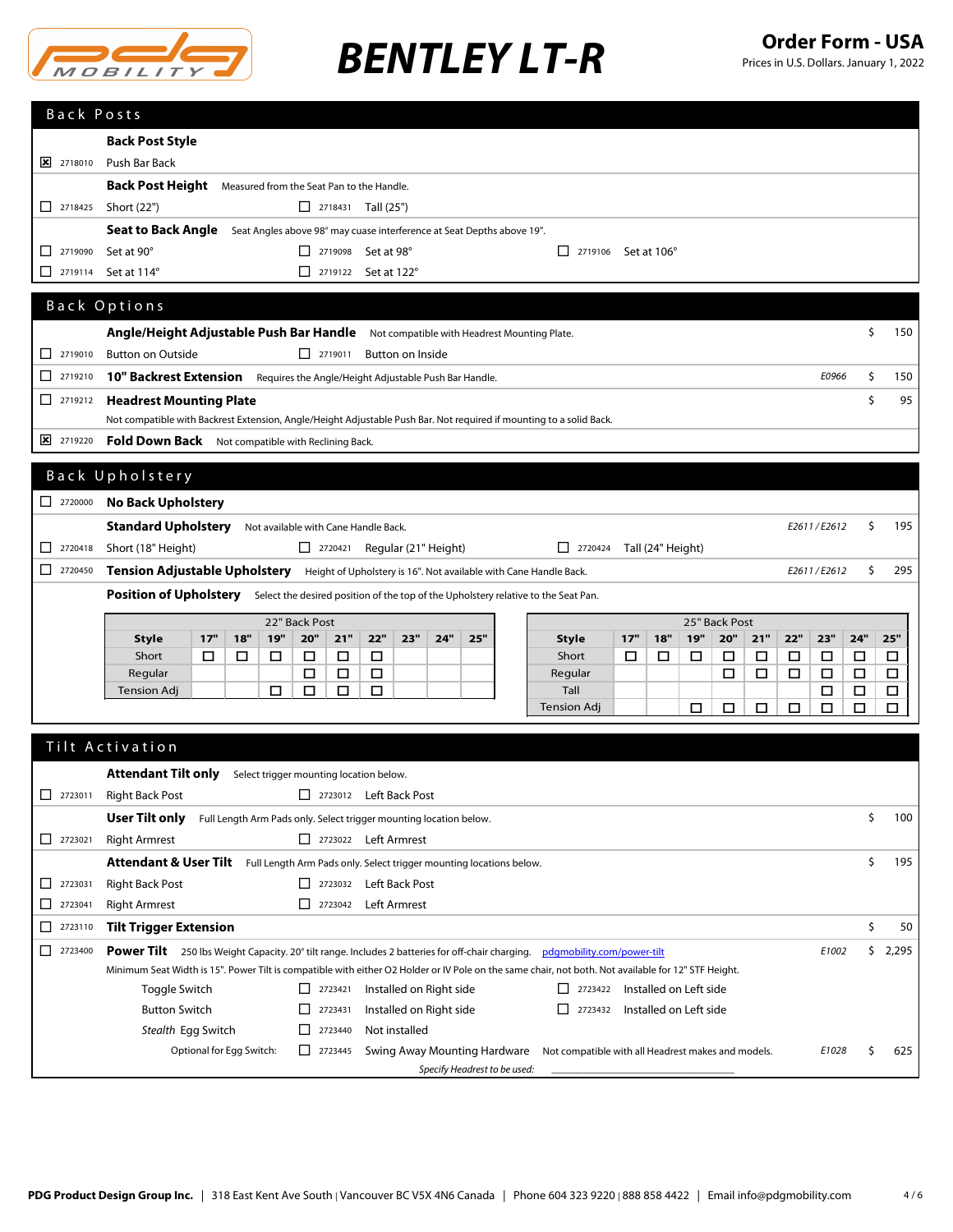

Prices in U.S. Dollars. January 1, 2022

| Recline                                                |                                                                                                                                                                                                                |               |           |
|--------------------------------------------------------|----------------------------------------------------------------------------------------------------------------------------------------------------------------------------------------------------------------|---------------|-----------|
| $\begin{array}{ c c }\n\hline\n2723310\n\end{array}$   | <b>Reclining Backrest (Manual)</b>                                                                                                                                                                             | E1225         | \$<br>895 |
|                                                        | 30° maximum recline. Not compatible with Backrest Extension, Cane Handle Back, Spring Back Suspension, Fold Down Back, Tension Adjustable Upholstery,                                                          |               |           |
|                                                        | Dynamic Rocker Back. Requires longer Frame. Maximum Seat Depth is 19". Finished Back Post Height is 3" taller than selected Back Post Height.                                                                  |               |           |
|                                                        | Front Rigging                                                                                                                                                                                                  |               |           |
| $\begin{array}{ c c c }\n\hline\n2725000\n\end{array}$ | <b>No Front Rigging</b>                                                                                                                                                                                        |               |           |
|                                                        | Easy-Out™ Front Rigging<br>Effortless insertion and removal. No Hanger Bracket remains on frame.<br>pdgmobility.com/easy-out                                                                                   |               |           |
| 2725410<br>ΙI                                          | Fixed 70° Not available for 12" STF Height.                                                                                                                                                                    |               | 95        |
| □<br>2725420                                           | Universal Angle Adjustable (0°-110°)<br>Set at angle: $>$<br>(use increments of 10°)<br>12" STF Height is only compatible with 0°-60°.<br>Adjust angle by loosening one bolt. Tool-free leg-length adjustment. | K0108         | \$<br>295 |
| П<br>2725110                                           | Standard Plug In 70° Front Rigging Legacy Design. Not compatible with Easy-Out.                                                                                                                                |               |           |
|                                                        |                                                                                                                                                                                                                |               |           |
| Footplates                                             |                                                                                                                                                                                                                |               |           |
| $2726010$                                              | <b>Composite Footplates</b>                                                                                                                                                                                    |               |           |
| 2726020<br>П                                           | Aluminum Angle Adjustable Footplates                                                                                                                                                                           | K0040         | \$<br>165 |
| □<br>2726030                                           | One Piece Fixed Footplate Available on Plug In Front Rigging only. Requires selection of Composite or Aluminum Angle Adjustable.                                                                               |               | \$<br>350 |
| □<br>2726040                                           | <b>One Piece Flip-up Footplate</b> Requires selection of Composite or Aluminum Angle Adjustable.                                                                                                               |               | \$<br>395 |
| 2726050<br>П                                           | Interlocking Angle Adjustable Footplates Available for Seat Widths up to 21" only.                                                                                                                             | K0040         | \$<br>195 |
|                                                        | Footrest/Legrest Accessories                                                                                                                                                                                   |               |           |
|                                                        |                                                                                                                                                                                                                |               |           |
|                                                        | <b>Calf Pads</b> Includes reinforced premium Calf Pad mount.                                                                                                                                                   |               | \$<br>200 |
| П<br>2727032                                           | <b>Gel Knee Pads</b>                                                                                                                                                                                           |               | \$<br>100 |
| 2727040<br>ப                                           | Length Adjustable Heel Loops                                                                                                                                                                                   | E0951         | \$<br>50  |
| 2727050<br>ΙI                                          | <b>Bodypoint Padded Calf Strap</b>                                                                                                                                                                             | K0038         | \$<br>195 |
|                                                        | Front Rigging Extension Tubes                                                                                                                                                                                  |               |           |
|                                                        | <b>Regular Extension Tubes</b>                                                                                                                                                                                 |               |           |
| 2728010<br>ΙI                                          | Short 14"-18" for Easy-Out Front Rigging 13"-17" for Standard Plug In Front Rigging                                                                                                                            |               |           |
| 2728020<br>ΙI                                          | Long 18"-24" for Easy-Out Front Rigging 15"-19" for Standard Plug In Front Rigging                                                                                                                             |               | \$<br>75  |
|                                                        | Lower Leg Length If provided, Front Rigging will be set to this length by PDG. If left blank, the default setting will be used.                                                                                |               |           |
|                                                        | Seat Pan to Foot Plates:<br>><br>Measured along the length of the Front Rigging. Consider the height of your Seat Cushion.                                                                                     |               |           |
|                                                        | Miscellaneous Options                                                                                                                                                                                          |               |           |
|                                                        |                                                                                                                                                                                                                |               |           |
| 2730020                                                | Spoke Guards Available for 20"-24" Composite Large Wheels. Made from durable and lightweight aluminum.                                                                                                         | K0065         | \$<br>195 |
| ⊔<br>2730050<br>□                                      | 2730021 Frame Color<br>Black<br><b>Protective Lower Padding</b>                                                                                                                                                |               | \$<br>795 |
| 2730080<br>ப                                           |                                                                                                                                                                                                                | E0956 & E1028 | \$<br>395 |
| 2730110<br>⊔                                           | <b>Gel Hip Guides</b> Reduces available Seat Width by 2".<br><b>IV Pole</b>                                                                                                                                    | K0105         | \$        |
| 2730120                                                | <b>O2 Holder</b>                                                                                                                                                                                               |               | 295       |
| ப<br>2730170<br>ப                                      |                                                                                                                                                                                                                | E2208         | \$<br>395 |
|                                                        | Adhesive Back Hook Strip, 2" x 30"<br>For Cushion mounting.                                                                                                                                                    |               | \$<br>10  |